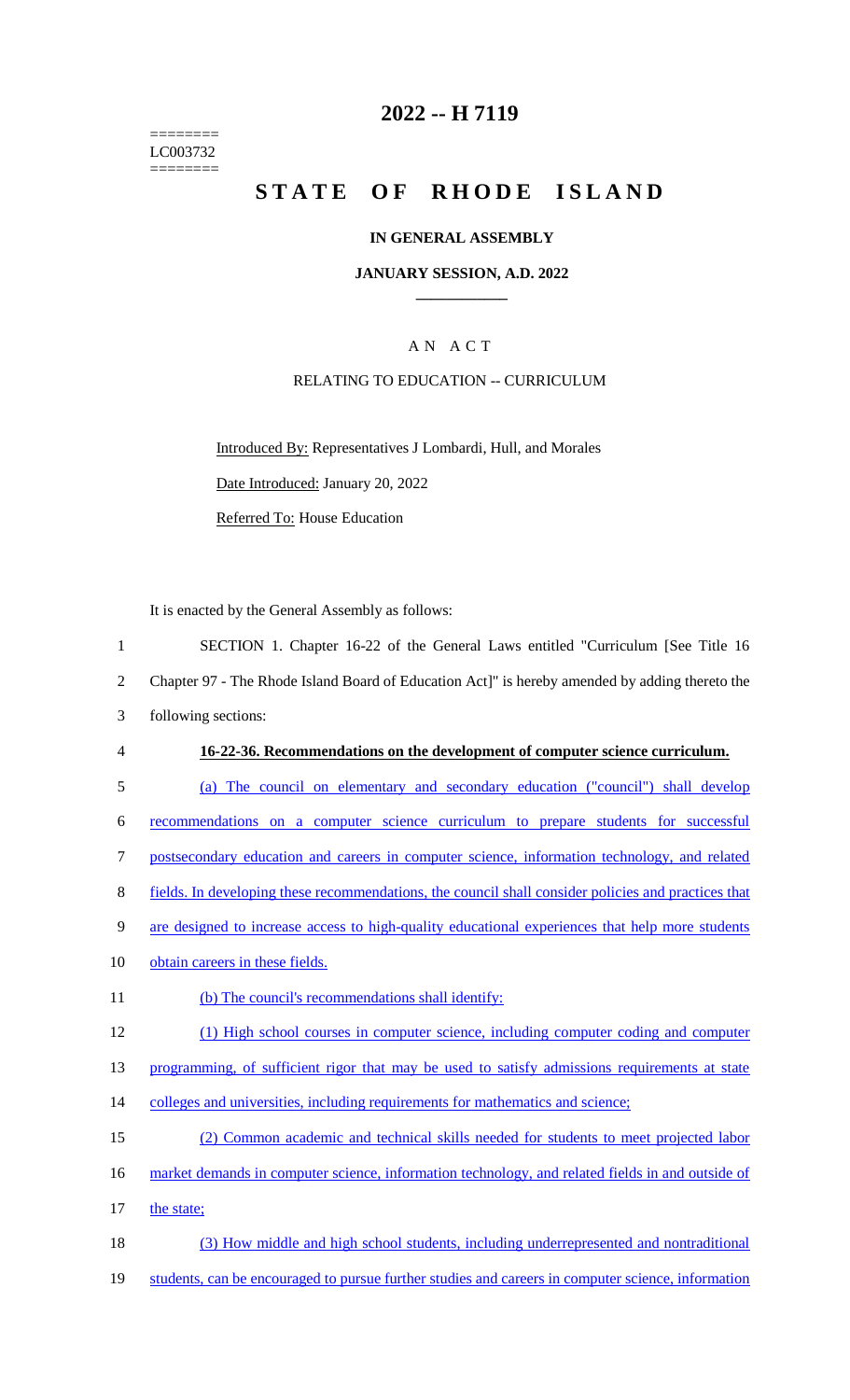1 technology, and related fields;

| $\sqrt{2}$     | (4) Secondary course sequences which prepare students to succeed in postsecondary                   |
|----------------|-----------------------------------------------------------------------------------------------------|
| 3              | <u>educational programs in computer science, information technology, and related fields;</u>        |
| $\overline{4}$ | (5) Gaps in current policy, curricula, programs, and practices at the state, school district,       |
| 5              | and postsecondary level which inhibit students from pursuing advanced studies and careers in        |
| 6              | computer science, information technology, and related fields;                                       |
| $\tau$         | (6) Appropriate educator qualifications and computer science pedagogy to maintain                   |
| $8\,$          | technologically current instructional knowledge and practices in teacher preparation programs; and  |
| 9              | (7) Common definitions for terms related to computer science, including terms such as               |
| 10             | "computer coding" and "computer programming," for consistent use across both the Rhode Island       |
| 11             | kindergarten through grade twelve $(K-12)$ education system and the state's postsecondary education |
| 12             | system.                                                                                             |
| 13             | (c) By December 31, 2023, the council shall report its recommendations to the board of              |
| 14             | education, the governor, and the general assembly.                                                  |
| 15             | 16-22-37. Computer science and technology instruction.                                              |
| 16             | (a) By June 30, 2024, the commissioner of elementary and secondary education                        |
| 17             | ("commissioner") shall develop academic standards for a computer science high school curriculum,    |
| 18             | including standards and benchmarks for computer coding and computer programming, and identify       |
| 19             | high school-level courses which incorporate those standards and prepare students for postsecondary  |
| 20             | success in computer science, information technology, and related fields. In developing these        |
| 21             | standards, the commissioner shall consider and incorporate the recommendations made by the          |
| 22             | council on elementary and secondary education pursuant to $§16-22-30$ , to the fullest extent the   |
| 23             | commissioner deems practicable.                                                                     |
| 24             | (b) The courses in the computer science curriculum should, to the extent academically               |
| 25             | feasible, enable a student to utilize computer science courses to meet mathematics, and science     |
| 26             | admission requirements at the state colleges and universities, including the Community College of   |
| 27             | Rhode Island, Rhode Island College, and the University of Rhode Island.                             |
| 28             | (c) If a school district does not offer a course identified by the commissioner pursuant to         |
| 29             | subsections (a) and (b) of this section, that district shall provide students access to the course  |
| 30             | through a virtual school or education program, an online program, or through other means.           |
| 31             | (d) If a student is enrolled in an identified course that satisfies a mathematics, or science       |
| 32             | admissions requirement for a state postsecondary school, including the Community College of         |
| 33             | Rhode Island, Rhode Island College, and the University of Rhode Island, the school district shall   |
| 34             | notify the student that they should contact any private in-state or out-of-state public or private  |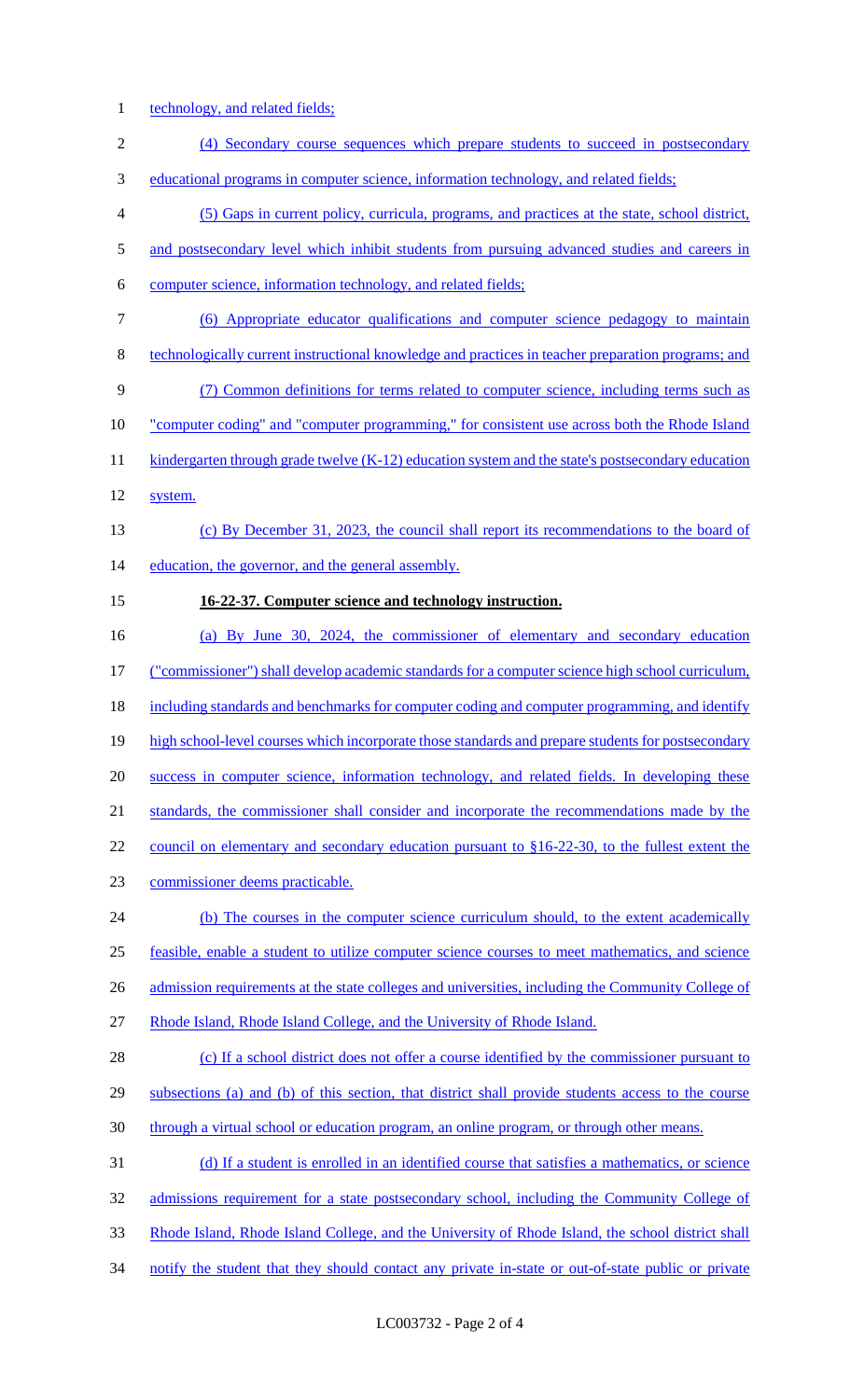- 1 postsecondary institution to which that student is applying and inquire whether the course credit
- 2 satisfies any of the institution's admissions requirements.
- 3 (e) The commissioner shall annually report to the council on elementary and secondary
- 4 education, the governor, and the general assembly on:
- 5 (1) The courses identified by the commissioner that meet the academic standards for
- 6 computer science;
- 7 (2) The number of students, by district, including all public schools and charter public
- 8 schools, who are enrolled in courses identified by the commissioner that meet the academic
- 9 standards for computer science; and
- 10 (3) The number of teachers, educators and other individuals who hold a valid educator
- 11 certificate in computer science or a related field.
- 12 (f) The council on elementary and secondary education shall consult with the board of
- 13 education and school districts to develop strategies for recruiting qualified teachers to provide
- 14 computer science instruction, updating computer science educator certification requirements,
- 15 providing appropriate professional development to maintain technologically current instructional
- 16 knowledge and practices in the school districts, and identifying and streamlining traditional and
- 17 alternative pathways toward computer science educator certification.
- 18 SECTION 2. This act shall take effect upon passage.

#### ======== LC003732 ========